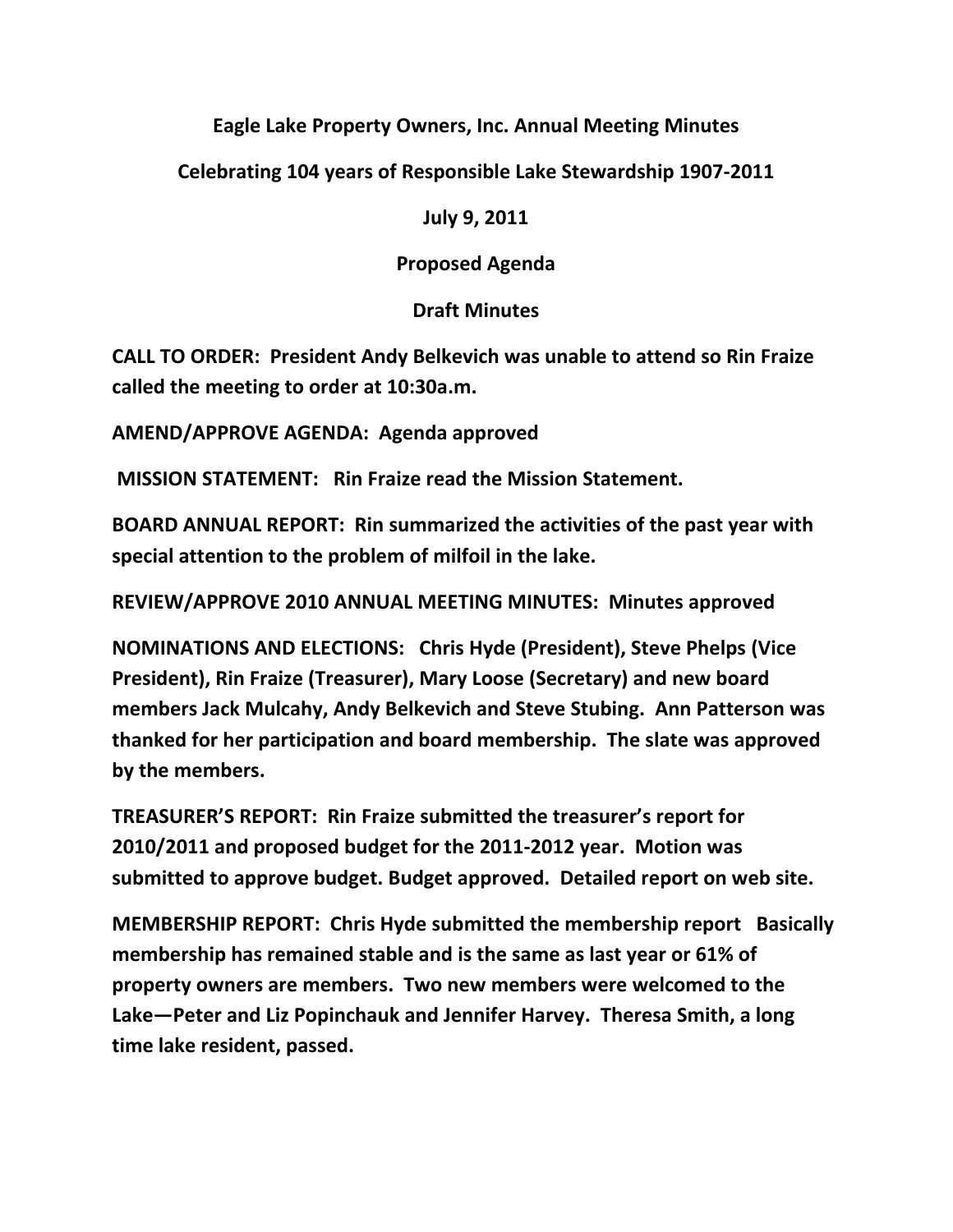**ADOPT-A-HIGHWAY AND NEIGHBORHOOD WATCH: Rin thanked Todd and Tonya Condon for their efforts in collecting trash and keeping the highway neat. It was noted that Tonya had recently completed 100 hours of service. All members were encouraged to help with the Adopt-A-Highway. Tonya's report is on the web site. The list of property owners have been given to the State police as well as the local police.** 

**FISH STOCKING: The Essex County Fish Hatchery stocked 900 2 year old brown trout.**

**WATER QUALITY: Paul and Lloyd Burroughs, CSLAP and Beavers: Rin reported for Lloyd that the Lake's water is tested every two weeks during the summer. Both clarity and fecal count are excellent. Full report on the website.**

**Rin Fraize-Darrin Fresh Water Institute: Four different spots are sampled. Readings are in the minus 1 to 2 E-coli. If anyone wants a copy Rin will provide and the reports are on the web site.**

**OLD BUSINESS: New signs have been placed at the end of the Lake informing boaters about the invasive species (milfoil) in the lake.** 

**The town of Ti has rezoned Eagle Lake however; we do not know the results. Steve Phelps will check and report back to the membership.**

**ELPOI contributions to the local voluntary fire department and emergency response teams will remain the same as last year. The organization voted to keep the total at 350.00.**

**The organization will apply for the IP grant for 800.00 dollars.**

**NEW BUSINESS: Chris handed out paper for members to write questions for the guest speaker, John Bennett from the D.E.C.**

**Two new invasive plants found in Essex's country (Pale swallow wort and Giant Hog weed).**

**It was suggested that ELPOI buy two new picnic tables for the beach at a cost of 60 dollars each.**